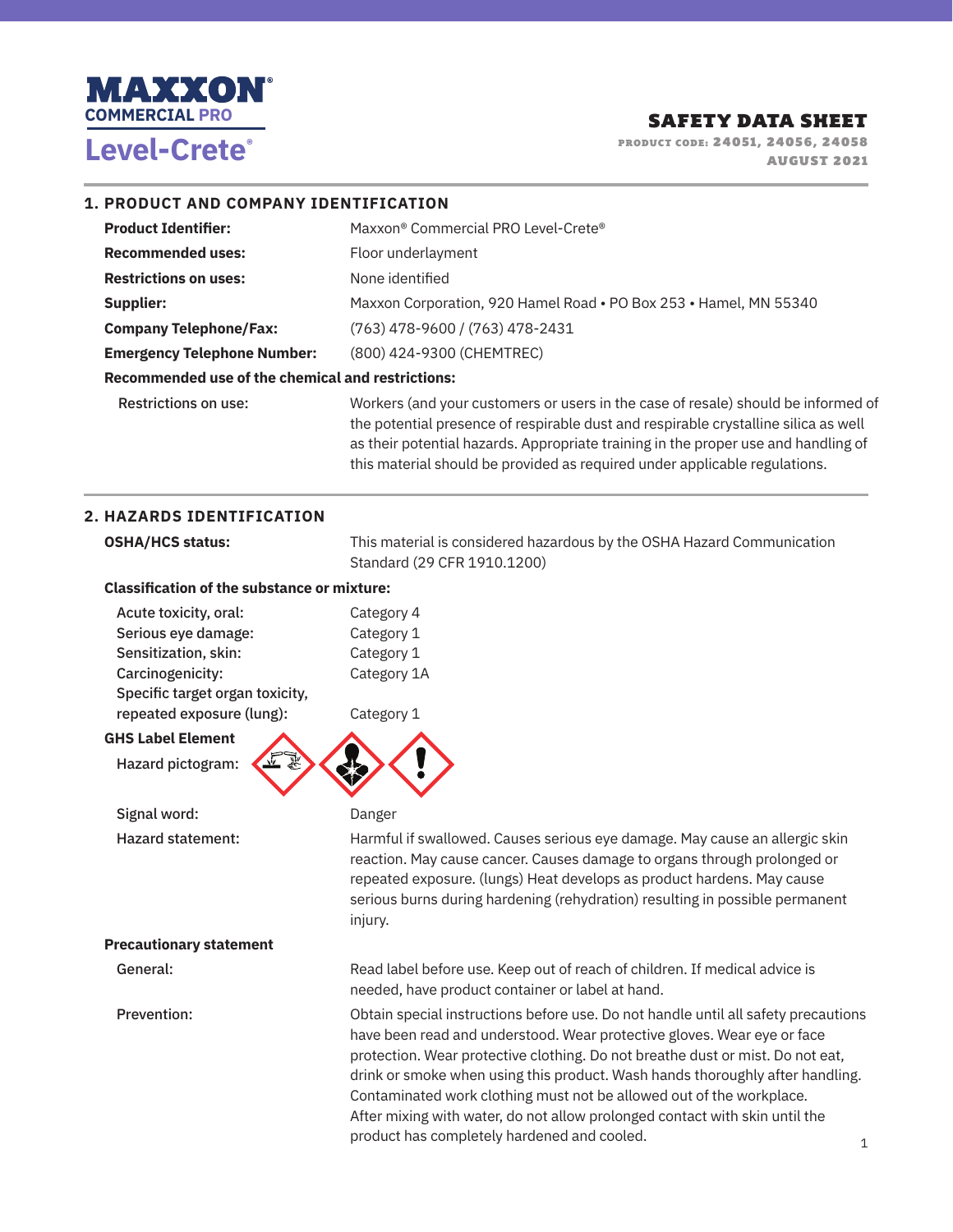

**PRODUCT CODE: 24051, 24056, 24058 PRODUCT CODE: 24051, 24056, 24058 AUGUST 2021** 

#### **2. HAZARDS IDENTIFICATION** *Continued*

| Response:                 | Get medical attention if you feel unwell. IF exposed or concerned: Get medical<br>attention. IF SWALLOWED: Call a POISON CENTER or physician if you feel<br>unwell. Rinse mouth. IF ON SKIN: Wash with plenty of soap and water. Wash<br>contaminated clothing before reuse. If skin irritation or rash occurs: Get medical<br>attention. IF IN EYES: Rinse cautiously with water for several minutes. Remove<br>contact lenses, if present and easy to do. Continue rinsing. Immediately call a<br>POISON CENTER or physician. |
|---------------------------|---------------------------------------------------------------------------------------------------------------------------------------------------------------------------------------------------------------------------------------------------------------------------------------------------------------------------------------------------------------------------------------------------------------------------------------------------------------------------------------------------------------------------------|
| Storage:                  | Keep container tightly closed. Store away from incompatible materials (see<br>Section 10 of the SDS). Protect from moisture.                                                                                                                                                                                                                                                                                                                                                                                                    |
| Disposal:                 | Dispose of contents/container in accordance with local/regional/national/<br>international regulations.                                                                                                                                                                                                                                                                                                                                                                                                                         |
| Hazard(s) not otherwise   |                                                                                                                                                                                                                                                                                                                                                                                                                                                                                                                                 |
| classified (HNOC):        | None known.                                                                                                                                                                                                                                                                                                                                                                                                                                                                                                                     |
| Supplemental information: | None.                                                                                                                                                                                                                                                                                                                                                                                                                                                                                                                           |

### **3. COMPOSITION/INFORMATION ON INGREDIENTS**

#### **Substances:** Mixture

| <b>CHEMICAL NAME</b>        | %           | <b>CAS NUMBER</b> |
|-----------------------------|-------------|-------------------|
| Calcium Sulfate Hemihydrate | $≥75 - ≤90$ | 10034-76-1        |
| Cement, portland, chemicals | <10         | 65997-15-1        |
| Crystalline Silica          | < 5         | 14808-60-7        |
| Boric Acid                  | < 0.3       | 10043-35-3        |

Any concentration shown as a range is to protect confidentiality or is due to batch variation.

**Composition Comments:** Gypsum (calcium sulfate) and Portland cement contain naturally occurring crystalline silica (quartz) which is listed as a lung carcinogen. Products also contains titanium dioxide, which is listed as a possible lung carcinogen. See Section 8 for exposure information.

> There are no additional ingredients present which, within the current knowledge of the supplier and in the concentrations applicable, are classified as hazardous to health or the environment and hence require reporting in this section.

Occupational exposure limits, if available, are listed in Section 8.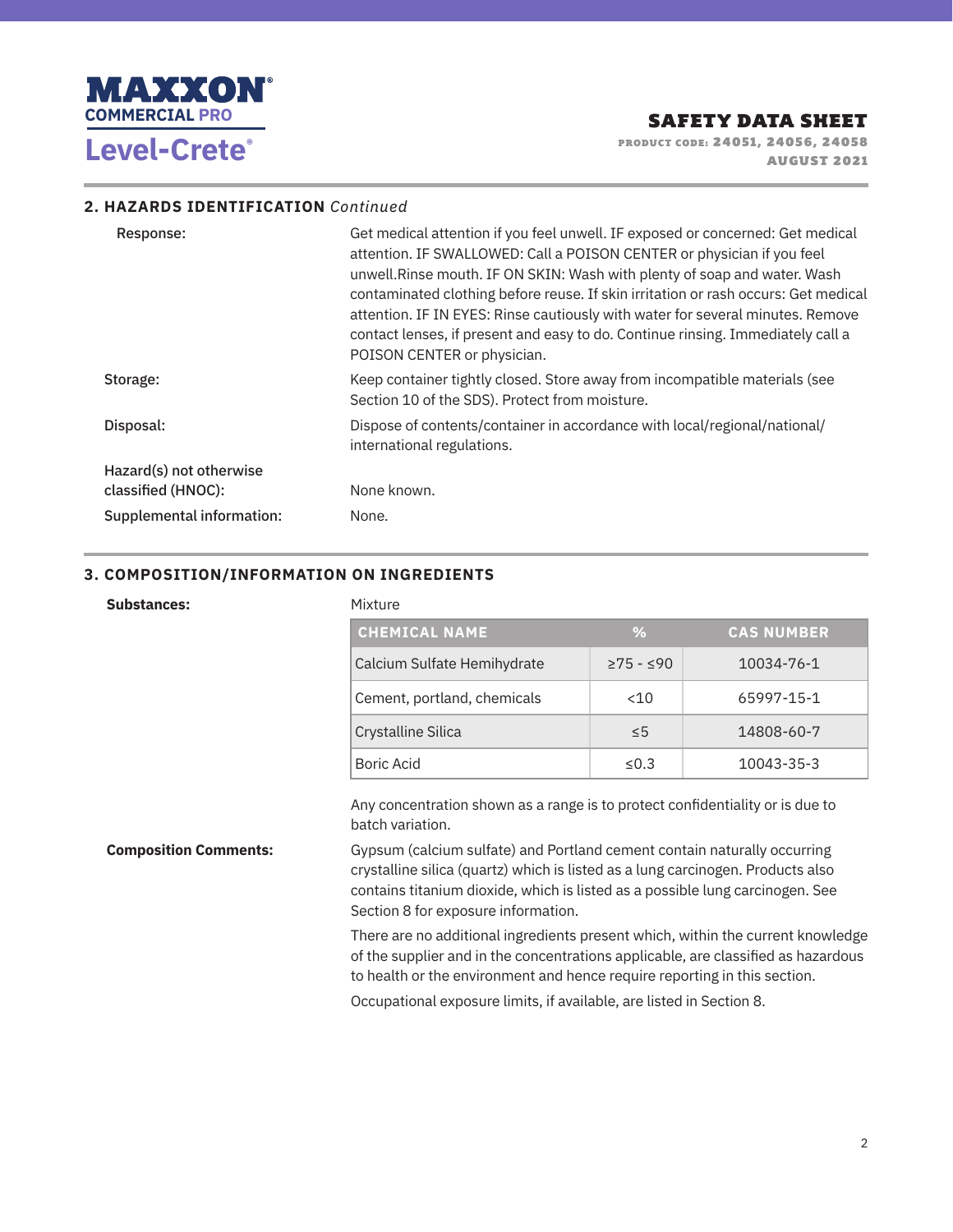

**PRODUCT CODE: 24051, 24056, 24058 PRODUCT CODE: 24051, 24056, 24058 AUGUST 2021** 

| <b>4. FIRST AID MEASURES</b>    |                                                                                                                                                                                                                                                                                                                                                                                                                                                                                                                                                                                                                                                                                                                                                                                                                                                                                      |
|---------------------------------|--------------------------------------------------------------------------------------------------------------------------------------------------------------------------------------------------------------------------------------------------------------------------------------------------------------------------------------------------------------------------------------------------------------------------------------------------------------------------------------------------------------------------------------------------------------------------------------------------------------------------------------------------------------------------------------------------------------------------------------------------------------------------------------------------------------------------------------------------------------------------------------|
| <b>Eye Contact:</b>             | Get medical attention immediately. Call a poison center or physician.<br>Immediately flush eyes with plenty of water, occasionally lifting the upper and<br>lower eyelids. Check for and remove any contact lenses. Continue to rinse for at<br>least 10 minutes. Chemical burns must be treated promptly by a physician.                                                                                                                                                                                                                                                                                                                                                                                                                                                                                                                                                            |
| <b>Inhalation:</b>              | Get medical attention immediately. Call a poison center or physician. Remove<br>victim to fresh air and keep at rest in a position comfortable for breathing. If it is<br>suspected that fumes are still present, the rescuer should wear an appropriate<br>mask or self-contained breathing apparatus. If not breathing, if breathing is<br>irregular or if respiratory arrest occurs, provide artificial respiration or oxygen<br>by trained personnel. It may be dangerous to the person providing aid to give<br>mouth-to-mouth resuscitation. If unconscious, place in recovery position<br>and get medical attention immediately. Maintain an open airway. Loosen tight<br>clothing such as a collar, tie, belt or waistband. If symptoms develop, remove to<br>fresh air. Get medical attention if irritation persists.                                                       |
| <b>Skin Contact:</b>            | Get medical attention immediately. Call a poison center or physician. Wash<br>with plenty of soap and water. Remove contaminated clothing and shoes. Wash<br>contaminated clothing thoroughly with water before removing it, or wear gloves.<br>Continue to rinse for at least 10 minutes. Chemical burns must be treated<br>promptly by a physician. In the event of any complaints or symptoms, avoid<br>further exposure. Wash clothing before reuse. Clean shoes thoroughly before<br>reuse.                                                                                                                                                                                                                                                                                                                                                                                     |
| <b>Ingestion:</b>               | Get medical attention immediately. Call a poison center or physician. Wash out<br>mouth with water. Remove dentures if any. Remove victim to fresh air and keep<br>at rest in a position comfortable for breathing. If material has been swallowed<br>and the exposed person is conscious, give small quantities of water to drink.<br>Stop if the exposed person feels sick as vomiting may be dangerous. Do not<br>induce vomiting unless directed to do so by medical personnel. If vomiting<br>occurs, the head should be kept low so that vomit does not enter the lungs.<br>Chemical burns must be treated promptly by a physician. Never give anything<br>by mouth to an unconscious person. If unconscious, place in recovery position<br>and get medical attention immediately. Maintain an open airway. Loosen tight<br>clothing such as a collar, tie, belt or waistband. |
|                                 | Most important symptoms/effects, acute and delayed.                                                                                                                                                                                                                                                                                                                                                                                                                                                                                                                                                                                                                                                                                                                                                                                                                                  |
| Potential acute health effects. |                                                                                                                                                                                                                                                                                                                                                                                                                                                                                                                                                                                                                                                                                                                                                                                                                                                                                      |
| Eye contact:                    | Causes serious eye damage.                                                                                                                                                                                                                                                                                                                                                                                                                                                                                                                                                                                                                                                                                                                                                                                                                                                           |
| <b>Inhalation:</b>              | Exposure to airborne concentrations above statutory or recommended<br>exposure limits may cause irritation of the nose, throat and lungs.                                                                                                                                                                                                                                                                                                                                                                                                                                                                                                                                                                                                                                                                                                                                            |
| <b>Skin Contact:</b>            | May cause an allergic skin reaction. Skin contact during hardening (rehydration)<br>may slowly develop sufficient heat that may cause severe burns possibly<br>resulting in permanent injury. Do not allow product to harden around any body<br>part or allow continuous, prolonged contact with skin. Handling can cause dry<br>skin.                                                                                                                                                                                                                                                                                                                                                                                                                                                                                                                                               |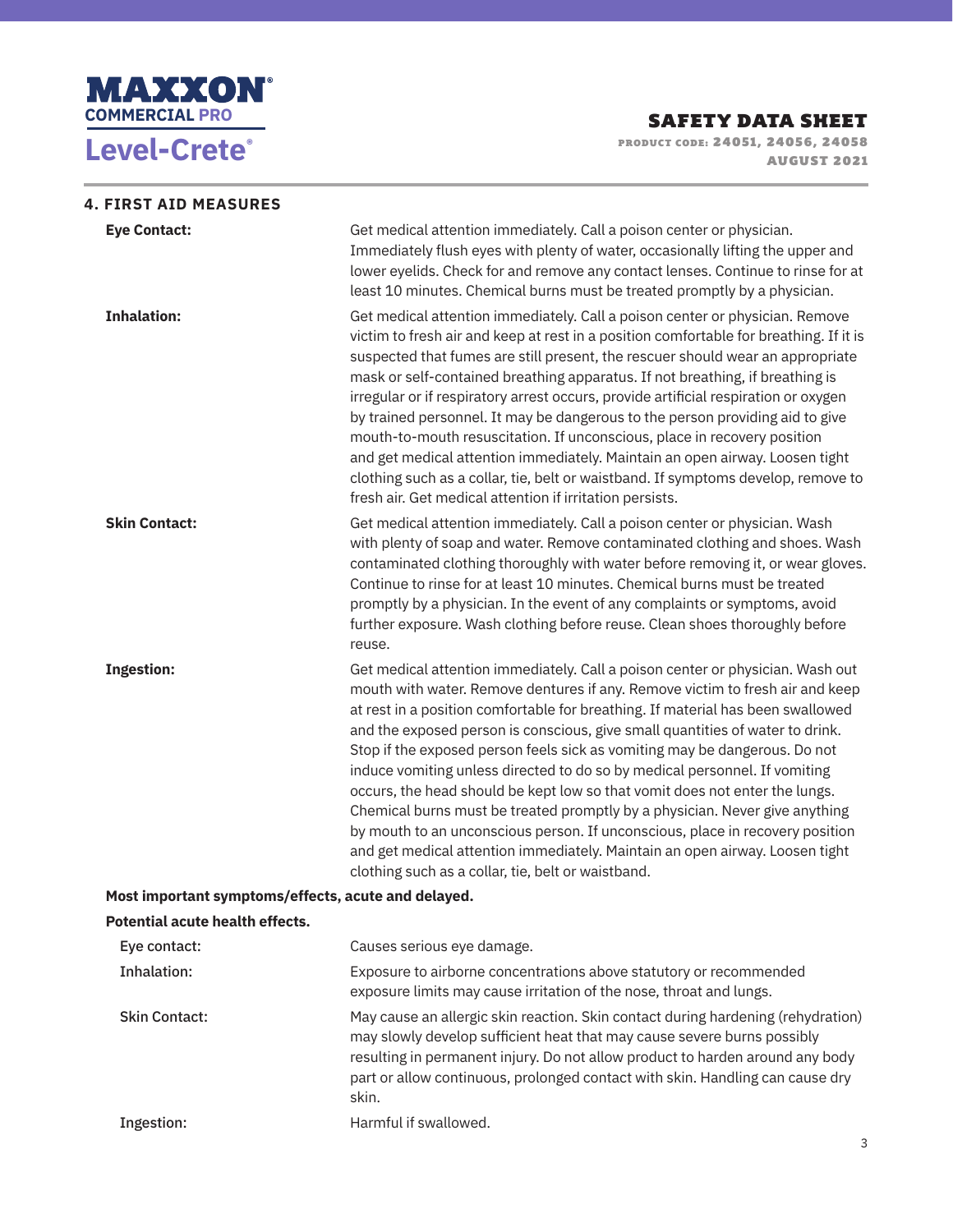

**PRODUCT CODE: 24051, 24056, 24058 PRODUCT CODE: 24051, 24056, 24058 AUGUST 2021** 

### **4. FIRST AID MEASURES**

| Over-exposed signs / symptoms |                                                                                                                              |
|-------------------------------|------------------------------------------------------------------------------------------------------------------------------|
| Eye contact:                  | Adverse symptoms may include the following: pain, watering, redness                                                          |
| Inhalation:                   | Adverse symptoms may include the following: respiratory tract irritation,<br>coughing                                        |
| Skin contact:                 | Adverse symptoms may include the following: pain or irritation, redness,<br>blistering may occur                             |
| Ingestion:                    | Adverse symptoms may include the following: stomach pains                                                                    |
|                               | Indication of immediate medical attention and special treatment needed, if necessary                                         |
| <b>Notes to physician:</b>    | Treat symptomatically. Contact poison treatment specialist immediately if large<br>quantities have been ingested or inhaled. |

### **5. FIRE FIGHTING MEASURES**

| <b>Extinguishing Media:</b><br>Suitable extinguishing media:<br>Unsuitable extinguishing media: | Water fog, foam, dry chemical powder, Carbon dioxide (CO2).<br>None known                                                                                                                         |
|-------------------------------------------------------------------------------------------------|---------------------------------------------------------------------------------------------------------------------------------------------------------------------------------------------------|
| <b>Specific hazards arising from</b>                                                            |                                                                                                                                                                                                   |
| the product:                                                                                    | No specific fire or explosion hazard.                                                                                                                                                             |
| Special protective equipment and                                                                |                                                                                                                                                                                                   |
| precautions for fire-fighters:                                                                  | Promptly isolate the scene by removing all persons from the vicinity of the<br>incident if there is a fire. No action shall be taken involving any personal risk or<br>without suitable training. |
| <b>Special protective equipment</b>                                                             |                                                                                                                                                                                                   |
| for fire-fighters:                                                                              | Fire-fighters should wear appropriate protective equipment and self-contained<br>breathing apparatus (SCBA) with a full face-piece operated in positive pressure<br>mode.                         |

#### **6. ACCIDENTAL RELEASE MEASURES**

| For non-emergency personnel:      | No action shall be taken involving any personal risk or without suitable<br>training. Evacuate surrounding areas. Keep unnecessary and unprotected<br>personnel from entering. Do not touch or walk-through spilled material. Do not<br>breathe dust. Provide adequate ventilation. Wear appropriate respirator when<br>ventilation is inadequate. Put on appropriate personal protective equipment. |
|-----------------------------------|------------------------------------------------------------------------------------------------------------------------------------------------------------------------------------------------------------------------------------------------------------------------------------------------------------------------------------------------------------------------------------------------------|
| For emergency responders:         | If specialized clothing is required to deal with the spillage, take note of any<br>information in Section 8 on suitable and unsuitable materials. See also the<br>information in "For nonemergency personnel".                                                                                                                                                                                       |
| <b>Environmental precautions:</b> | Avoid dispersal of spilled material and runoff and contact with soil, waterways,<br>drains and sewers. Inform the relevant authorities if the product has caused<br>environmental pollution (sewers, waterways, soil or air).                                                                                                                                                                        |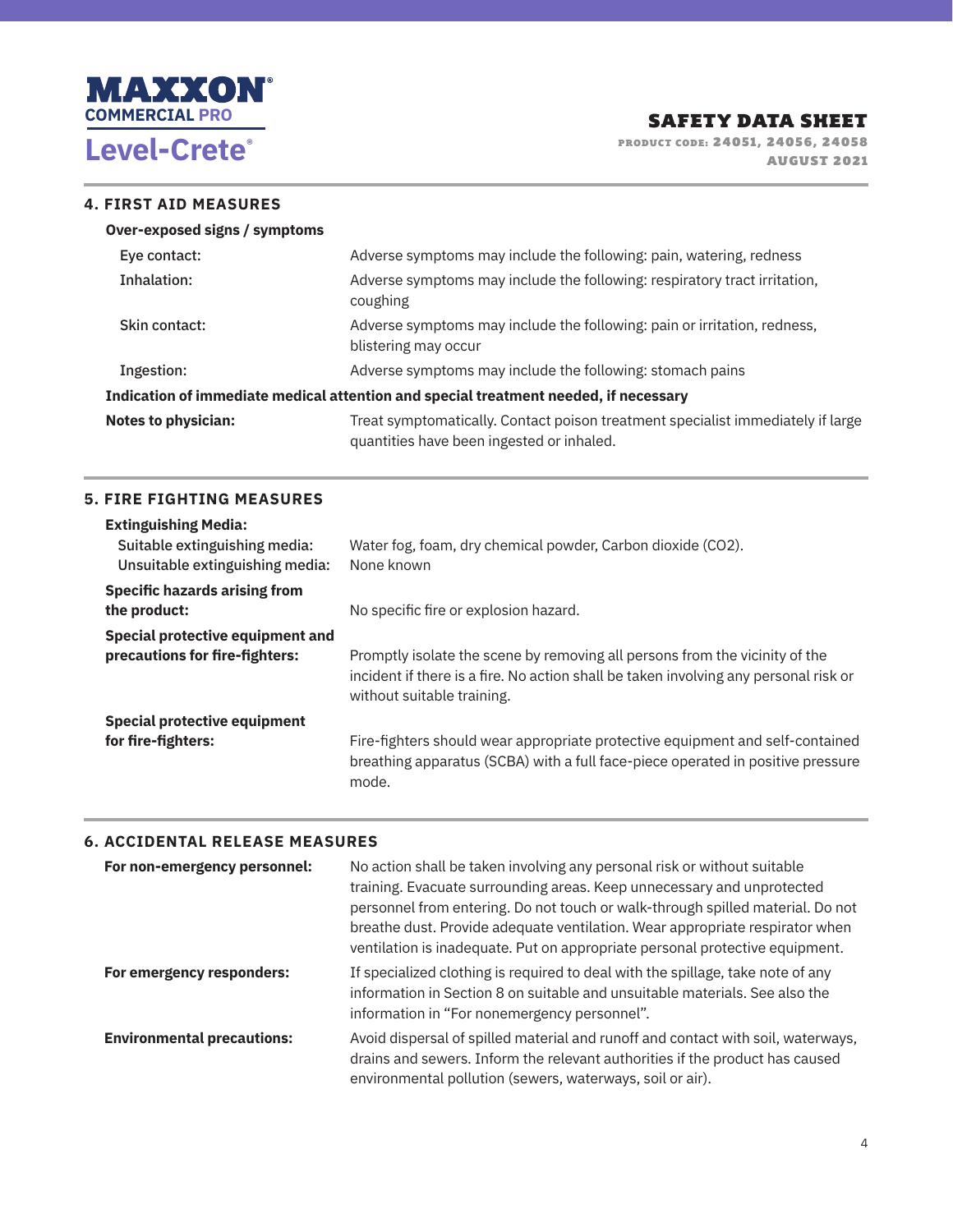

**PRODUCT CODE: 24051, 24056, 24058 PRODUCT CODE: 24051, 24056, 24058 AUGUST 2021** 

#### **6. ACCIDENTAL RELEASE MEASURES** *Continued*

### **Methods and materials for containment and cleaning up**

| Small spill: | Move containers from spill area. Avoid dust generation. Do not dry sweep.<br>Vacuum dust with equipment fitted with a HEPA filter and place in a closed,<br>labeled waste container. Place spilled material in a designated, labeled waste<br>container. Dispose of via a licensed waste disposal contractor.                                                                                                                                                                                                   |
|--------------|-----------------------------------------------------------------------------------------------------------------------------------------------------------------------------------------------------------------------------------------------------------------------------------------------------------------------------------------------------------------------------------------------------------------------------------------------------------------------------------------------------------------|
| Large spill: | Approach release from upwind. Move containers from spill area. Prevent<br>entry into sewers, water courses, basements or confined areas. Avoid dust<br>generation. Do not dry sweep. Vacuum dust with equipment fitted with a HEPA<br>filter and place in a closed, labeled waste container. Avoid creating dusty<br>conditions and prevent wind dispersal. Dispose of via a licensed waste disposal<br>contractor. Note: see Section 1 for emergency contact information and Section<br>13 for waste disposal. |

#### **7. HANDLING AND STORAGE**

| <b>Precautions for safe handling</b> |                                                                                                                                                                                                                                                                                                                                                                                                                                                                                                                                                                                                                                                                                                                                                                                                     |
|--------------------------------------|-----------------------------------------------------------------------------------------------------------------------------------------------------------------------------------------------------------------------------------------------------------------------------------------------------------------------------------------------------------------------------------------------------------------------------------------------------------------------------------------------------------------------------------------------------------------------------------------------------------------------------------------------------------------------------------------------------------------------------------------------------------------------------------------------------|
| <b>Protective measures:</b>          | Put on appropriate personal protective equipment (see Section 8). Persons with<br>a history of skin sensitization problems should not be employed in any process<br>in which this product is used. Avoid exposure - obtain special instructions<br>before use. Do not handle until all safety precautions have been read and<br>understood. Do not get in eyes or on skin or clothing. Do not breathe dust. Do<br>not ingest. If during normal use the material presents a respiratory hazard,<br>use only with adequate ventilation or wear appropriate respirator. Keep in the<br>original container or an approved alternative made from a compatible material,<br>kept tightly closed when not in use. Empty containers retain product residue<br>and can be hazardous. Do not reuse container. |
| Advice on general                    |                                                                                                                                                                                                                                                                                                                                                                                                                                                                                                                                                                                                                                                                                                                                                                                                     |
| occupational hygiene:                | Eating, drinking and smoking should be prohibited in areas where this material<br>is handled, stored and processed. Workers should wash hands and face before<br>eating, drinking and smoking. Remove contaminated clothing and protective<br>equipment before entering eating areas. See also Section 8 for additional<br>information on hygiene measures.                                                                                                                                                                                                                                                                                                                                                                                                                                         |
| Conditions for safe storage,         |                                                                                                                                                                                                                                                                                                                                                                                                                                                                                                                                                                                                                                                                                                                                                                                                     |
| including any incompatibilities:     | Store in accordance with local regulations. Store in original container protected<br>from direct sunlight in a dry, cool and well-ventilated area, away from<br>incompatible materials (see Section 10) and food and drink. Keep container<br>tightly closed and sealed until ready for use. Containers that have been opened<br>must be carefully resealed and kept upright to prevent leakage. Do not store<br>in unlabeled containers. Use appropriate containment to avoid environmental<br>contamination. See Section 10 for incompatible materials before handling<br>or use.                                                                                                                                                                                                                 |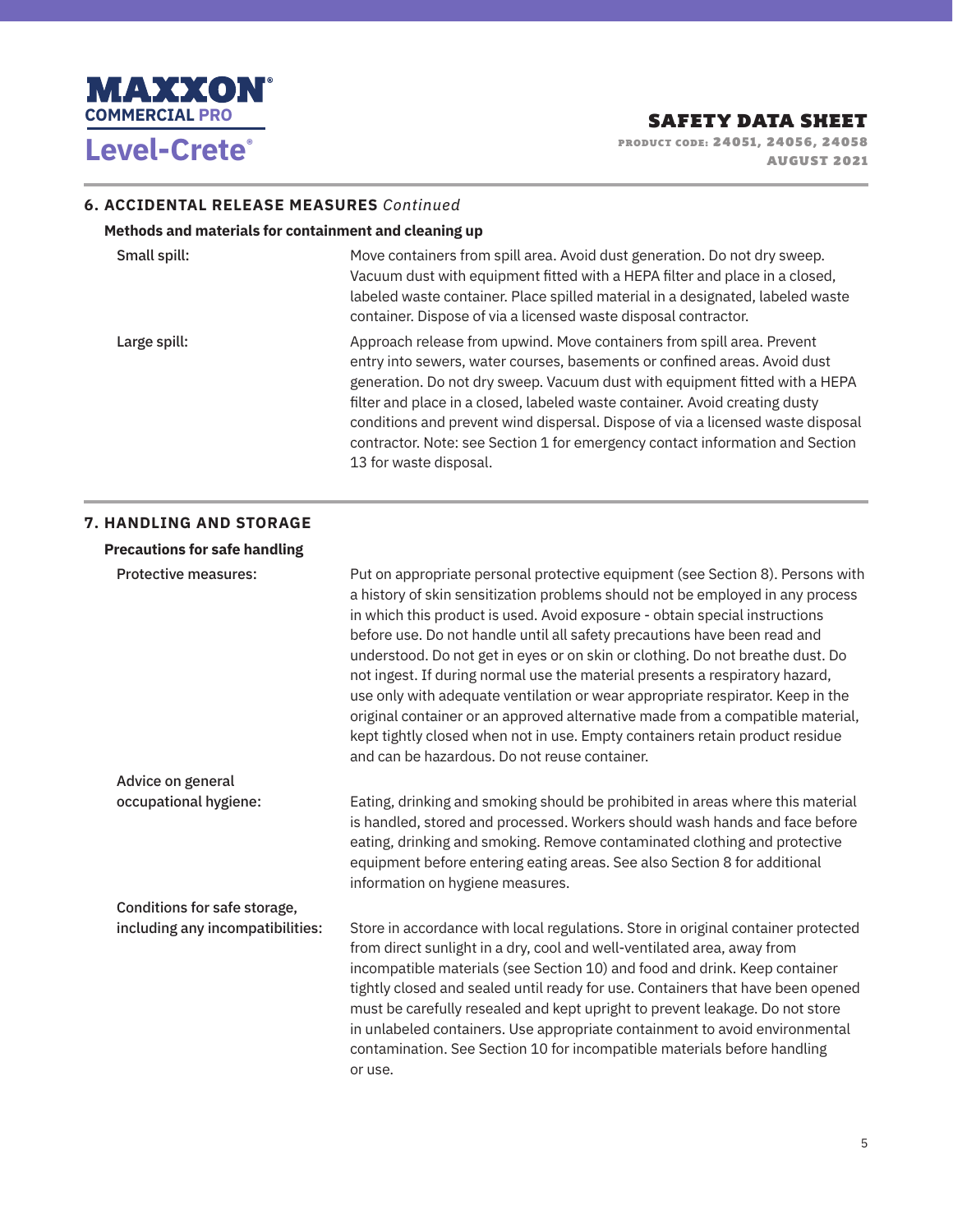

**PRODUCT CODE: 24051, 24056, 24058 PRODUCT CODE: 24051, 24056, 24058 AUGUST 2021** 

## **8. EXPOSURE CONTROLS / PERSONAL PROTECTION**

### **Control parameters**

**Occupational ex** 

| <b>Occupational exposure limits:</b>     |                                                                                                                                                                                                                                                                                       |                                                                                                                                                                                                                                                                                                                                                                                                                                                                           |
|------------------------------------------|---------------------------------------------------------------------------------------------------------------------------------------------------------------------------------------------------------------------------------------------------------------------------------------|---------------------------------------------------------------------------------------------------------------------------------------------------------------------------------------------------------------------------------------------------------------------------------------------------------------------------------------------------------------------------------------------------------------------------------------------------------------------------|
|                                          | <b>INGREDIENT</b><br><b>NAME</b>                                                                                                                                                                                                                                                      | <b>EXPOSURE</b><br><b>LIMITS</b>                                                                                                                                                                                                                                                                                                                                                                                                                                          |
|                                          | Calcium Sulfate                                                                                                                                                                                                                                                                       | ACGIH TLV (United States, 3/2019).<br>TWA: $10 \text{ mg/m}^3$ 8 hours.<br>Form: Inhalable fraction                                                                                                                                                                                                                                                                                                                                                                       |
|                                          | Cement, portland,<br>chemicals                                                                                                                                                                                                                                                        | ACGIH TLV (United States, 3/2019).<br>TWA: 10 mg/m <sup>3</sup> 8 hours. Form: Respirable fraction<br>OSHA PEL (United States, 5/2018).<br>TWA: 5 mg/m <sup>3</sup> 8 hours. Form: Respirable fraction<br>TWA: 15 mg/m <sup>3</sup> 8 hours. Form: Total dust                                                                                                                                                                                                             |
|                                          | Crystalline Silica                                                                                                                                                                                                                                                                    | OSHA PEL Z3 (United States, 6/2016).<br>TWA: 250 mppcf / (%SiO2+5) 8 hours. Form: Respirable<br>TWA: 10 mg/m <sup>3</sup> / (%SiO2+2) 8 hours. Form: Respirable                                                                                                                                                                                                                                                                                                           |
|                                          |                                                                                                                                                                                                                                                                                       | OSHA PEL (United States, 5/2018).<br>TWA: 50 µg/m <sup>3</sup> 8 hours. Form: Respirable dust                                                                                                                                                                                                                                                                                                                                                                             |
|                                          |                                                                                                                                                                                                                                                                                       | ACGIH TLV (United States, 3/2019).<br>TWA: 0.025 mg/m <sup>3</sup> 8 hours. Form: Respirable fraction                                                                                                                                                                                                                                                                                                                                                                     |
|                                          | <b>Boric Acid</b>                                                                                                                                                                                                                                                                     | ACGIH TLV (United States, 3/2019).<br>TWA: 2 mg/m <sup>3</sup> 8 hours. Form: Inhalable fraction<br>STEL: 6 mg/m <sup>3</sup> 15 minutes. Form: Inhalable fraction                                                                                                                                                                                                                                                                                                        |
| <b>Appropriate engineering controls:</b> | Use only with adequate ventilation. If user operations generate dust, fumes,<br>gas, vapor or mist, use process enclosures, local exhaust ventilation or other<br>engineering controls to keep worker exposure to airborne contaminants below<br>any recommended or statutory limits. |                                                                                                                                                                                                                                                                                                                                                                                                                                                                           |
| <b>Environmental exposure controls:</b>  | Occupational exposure to nuisance dust (total and respirable) and respirable<br>crystalline silica should be monitored and controlled.                                                                                                                                                |                                                                                                                                                                                                                                                                                                                                                                                                                                                                           |
| <b>Individual protection measures:</b>   |                                                                                                                                                                                                                                                                                       |                                                                                                                                                                                                                                                                                                                                                                                                                                                                           |
| <b>Hygiene measures:</b>                 |                                                                                                                                                                                                                                                                                       | Wash hands, forearms and face thoroughly after handling chemical products,<br>before eating, smoking and using the lavatory and at the end of the working<br>period. Appropriate techniques should be used to remove potentially<br>contaminated clothing. Contaminated work clothing should not be allowed<br>out of the workplace. Wash contaminated clothing before reusing. Ensure that<br>eyewash stations and safety showers are close to the workstation location. |
| Eye/face protection:                     | respirator may be required instead.                                                                                                                                                                                                                                                   | Safety eyewear complying with an approved standard should be used when a<br>risk assessment indicates this is necessary to avoid exposure to liquid splashes,<br>mists, gases or dusts. If contact is possible, the following protection should be<br>worn, unless the assessment indicates a higher degree of protection: chemical<br>splash goggles and/or face shield. If inhalation hazards exist, a full-face                                                        |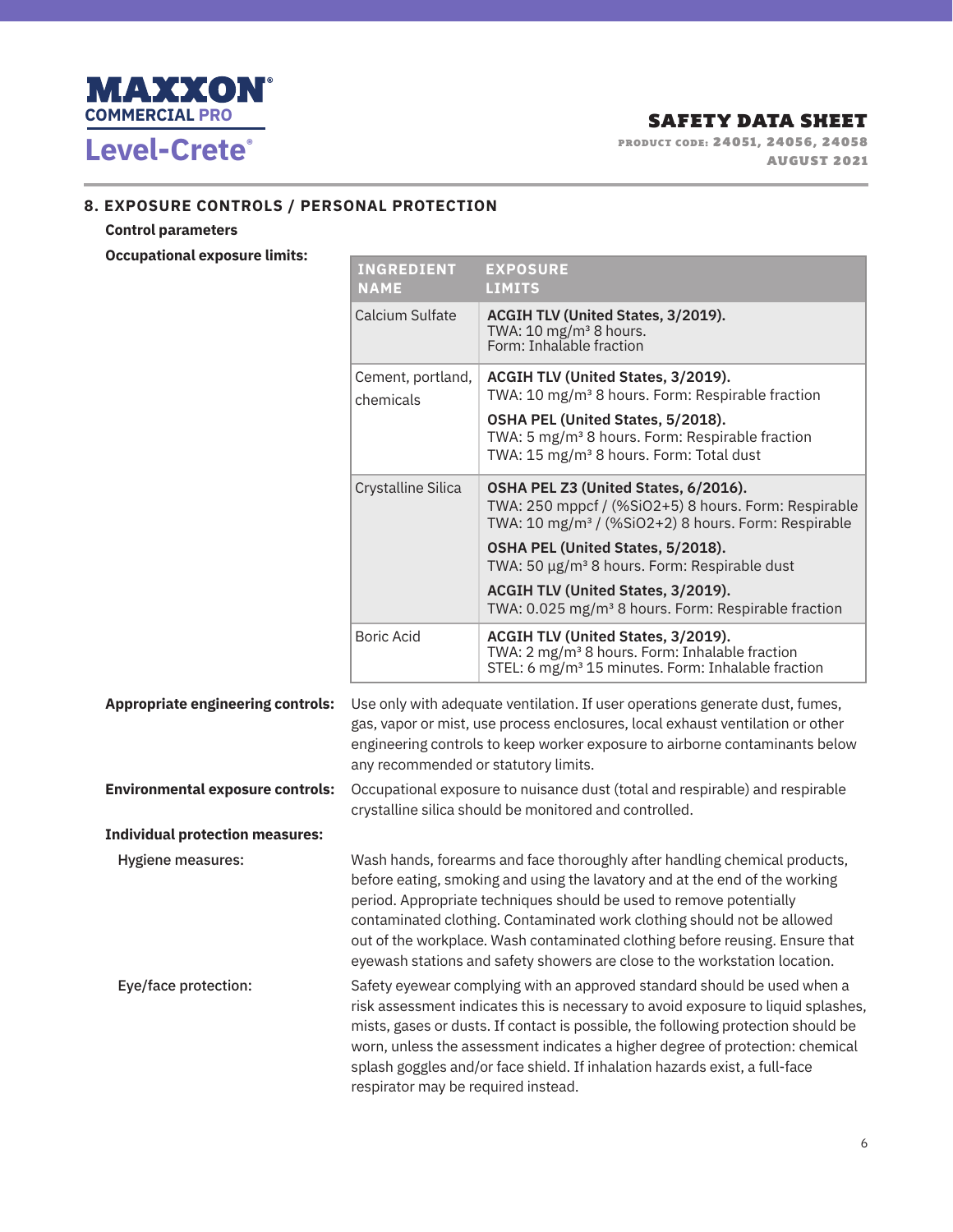

**PRODUCT CODE: 24051, 24056, 24058 PRODUCT CODE: 24051, 24056, 24058 AUGUST 2021** 

## **8. EXPOSURE CONTROLS / PERSONAL PROTECTION** *Continued*

| <b>Skin Protection:</b>        |                                                                                                                                                                                                                                                                                                                                                                                                                                                                                                                                                                                                                         |
|--------------------------------|-------------------------------------------------------------------------------------------------------------------------------------------------------------------------------------------------------------------------------------------------------------------------------------------------------------------------------------------------------------------------------------------------------------------------------------------------------------------------------------------------------------------------------------------------------------------------------------------------------------------------|
| <b>Hand Protection:</b>        | Chemical-resistant, impervious gloves complying with an approved standard<br>should be worn at all times when handling chemical products if a risk<br>assessment indicates this is necessary. Considering the parameters specified<br>by the glove manufacturer, check during use that the gloves are still retaining<br>their protective properties. It should be noted that the time to breakthrough for<br>any glove material may be different for different glove manufacturers. In the<br>case of mixtures, consisting of several substances, the protection time of the<br>gloves cannot be accurately estimated. |
| Body protection:               | Personal protective equipment for the body should be selected based on the<br>task being performed and the risks involved and should be approved by a<br>specialist before handling this product.                                                                                                                                                                                                                                                                                                                                                                                                                       |
| Other skin protection:         | Appropriate footwear and any additional skin protection measures should be<br>selected based on the task being performed and the risks involved and should<br>be approved by a specialist before handling this product.                                                                                                                                                                                                                                                                                                                                                                                                 |
| <b>Respiratory protection:</b> | Based on the hazard and potential for exposure, select a respirator that meets<br>the appropriate standard or certification. Respirators must be used according<br>to a respiratory protection program to ensure proper fitting, training, and other<br>important aspects of use.                                                                                                                                                                                                                                                                                                                                       |

### **9. PHYSICAL AND CHEMICAL PROPERTIES**

| <b>Appearance:</b>                |                 |
|-----------------------------------|-----------------|
| <b>Physical state:</b>            | Solid. [Powder] |
| Color:                            | Grey to white   |
| Odor :                            | Not available   |
| Odor threshold:                   | Not available   |
| pH :                              | Not available   |
| <b>Melting point:</b>             | Not available   |
| <b>Boiling point:</b>             | Not available   |
| <b>Flash point:</b>               | Not available   |
| <b>Evaporation rate:</b>          | Not available   |
| <b>Flammability (solid, gas):</b> | Not available   |
| Lower and upper explosive         |                 |
| (flammable limits):               | Not available   |
| Vapor pressure:                   | Not available   |
| <b>Vapor density:</b>             | Not available   |
| <b>Relative density:</b>          | Not available   |
| <b>Solubility:</b>                | Not available   |
|                                   |                 |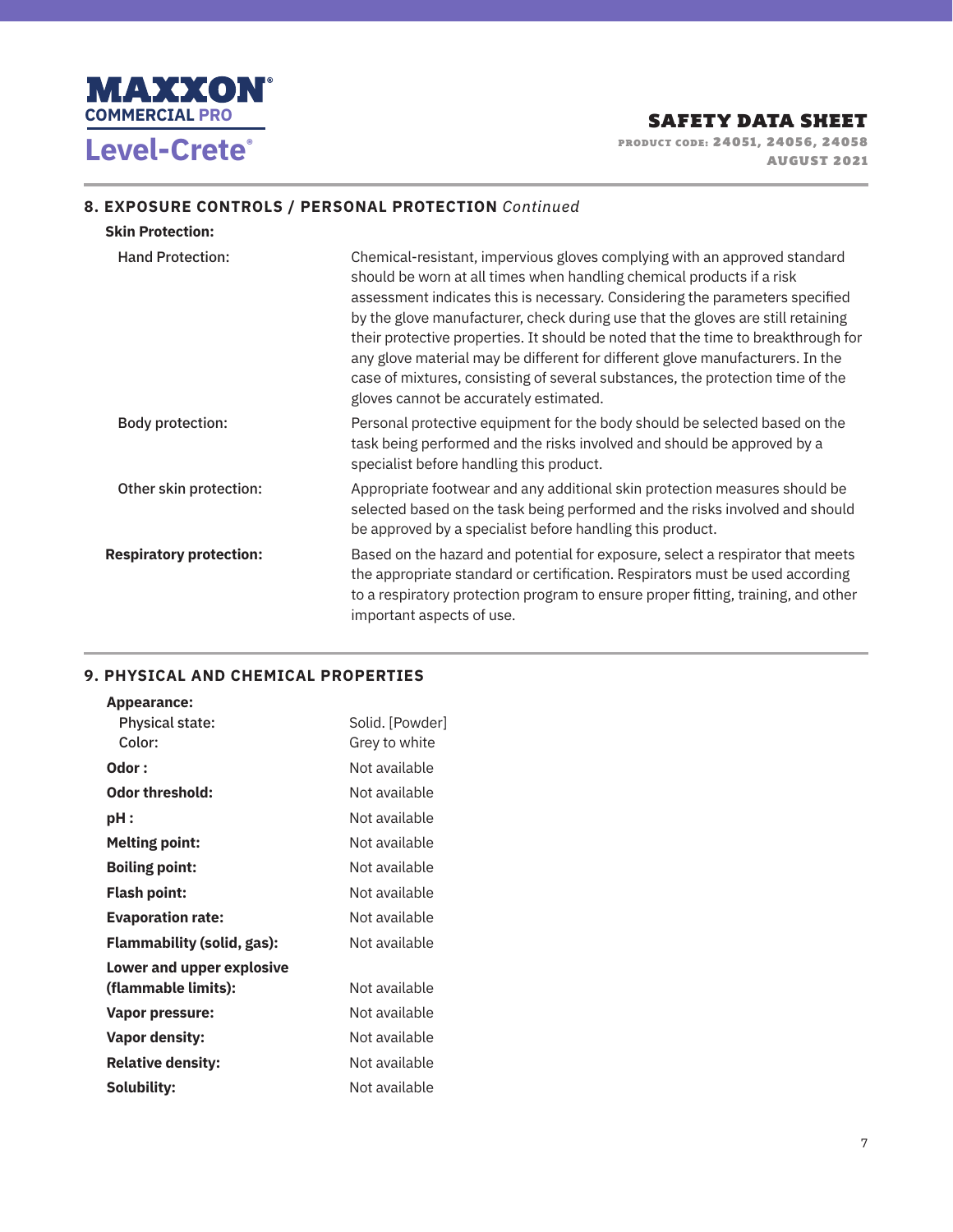

**PRODUCT CODE: 24051, 24056, 24058 PRODUCT CODE: 24051, 24056, 24058 AUGUST 2021** 

### **9. PHYSICAL AND CHEMICAL PROPERTIES** *Continued*

| <b>Solubility in water:</b>       | Not available |
|-----------------------------------|---------------|
| <b>Partition co-efficient:</b>    |               |
| n-octanol/water                   | Not available |
| <b>Auto-ignition temperature:</b> | Not available |
| <b>Decomposition temperature:</b> | Not available |
| <b>Viscosity</b>                  | Not available |

| <b>10. STABILITY AND REACTIVITY</b>         |                                                                                                                                             |
|---------------------------------------------|---------------------------------------------------------------------------------------------------------------------------------------------|
| <b>Reactivity:</b>                          | Reacts with water (normal condition of use).                                                                                                |
| <b>Chemical stability:</b>                  | The product is stable.                                                                                                                      |
|                                             | Possibility of hazardous reactions: Under normal conditions of storage and use, hazardous reactions will not occur.                         |
| <b>Conditions to avoid:</b>                 | Avoid dispersion of dust and the creation of dust clouds during cleaning up.<br>Contact with incompatible materials. Protect from moisture. |
| <b>Incompatible materials:</b>              | Strong oxidizing agents. Halogens. Acids.                                                                                                   |
| <b>Hazardous decomposition</b><br>products: | May include and are not limited to: calcium oxide and sulfur dioxide.                                                                       |

#### **11. TOXICOLOGICAL INFORMATION**

### **Information on toxicological effects**

#### **Acute toxocity:**

| <b>PRODUCT/INGREDIENT NAME</b> | <b>RESULTS</b>                            | <b>SPECIES</b> | <b>DOSE</b> | <b>EXPOSURE</b> |
|--------------------------------|-------------------------------------------|----------------|-------------|-----------------|
| Calcium Sulfate Hemihydrate    | LD50 Oral                                 | Rat            | 1581 mg/kg  |                 |
|                                | <b>LC50 Inhalation</b><br>Dusts and mists | Rat            | $>2$ mg/l   | 4 hours         |
| Boric Acid                     | LD50 Dermal                               | Rat            | >2000 mg/kg |                 |
|                                | LD50 Oral                                 | Rat            | <4100 mg/kg |                 |

#### **Irritation/Corrosion:**

| <b>PRODUCT/INGREDIENT NAME</b> | <b>RESULTS</b>          | <b>SPECIES</b> | <b>SCORE</b> |                               | EXPOSURE OBSERVATION |
|--------------------------------|-------------------------|----------------|--------------|-------------------------------|----------------------|
| <b>Boric Acid</b>              | Skin -<br>Mild irritant | Human          |              | 72 hours<br>$15 \text{ mg I}$ |                      |
| <b>Sensitization:</b>          | Not available           |                |              |                               |                      |
| <b>Mutagenicity:</b>           | Not available           |                |              |                               |                      |
| <b>Carcinogenicity:</b>        | Not available           |                |              |                               |                      |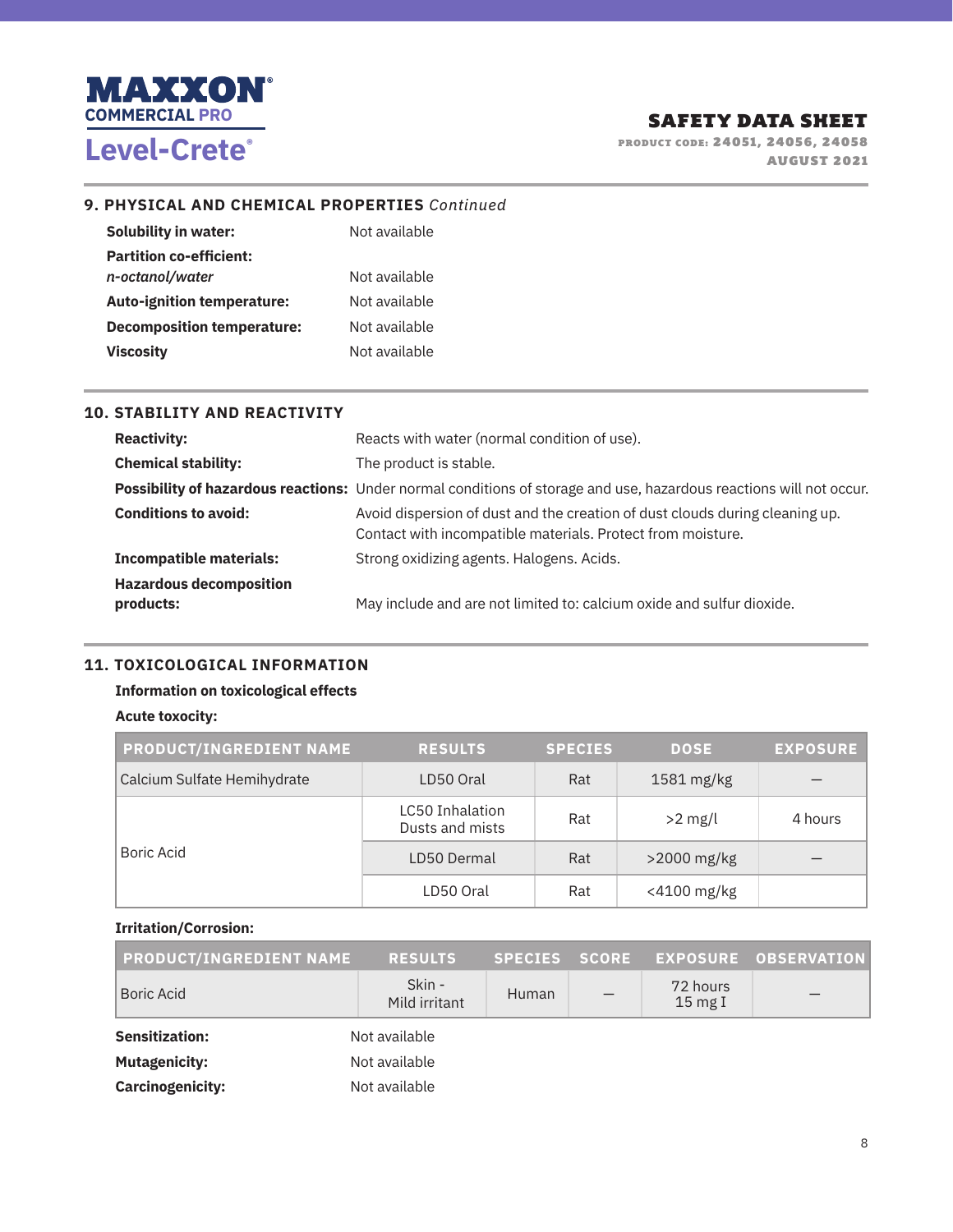

**PRODUCT CODE: 24051, 24056, 24058 PRODUCT CODE: 24051, 24056, 24058 AUGUST 2021** 

### **11. TOXICOLOGICAL INFORMATION** *Continued*

| <b>Classification:</b>         |               |             |                   |
|--------------------------------|---------------|-------------|-------------------|
| <b>PRODUCT/INGREDIENT NAME</b> | <b>OSHA</b>   | <b>IARC</b> | NTP               |
| Crystalline Silica             |               |             | Known to be a hum |
| <b>Reproductive toxicity:</b>  | Not available |             |                   |

Teratogenicity: Not available

### **Specific target organ toxicity (single exposure)**

| <b>NAME</b>        | <b>CATEGORY</b> | <b>ROUTE OF EXPOSURE</b> | <b>TARGET ORGANS</b>         |
|--------------------|-----------------|--------------------------|------------------------------|
| Crystalline Silica | Category 3      | Not applicable           | Respiratory tract irritation |

- 1 1 Known to be a human carcinogen.

### **Specific target organ toxicity (repeated exposure)**

| <b>NAME</b>                                                               | <b>CATEGORY</b>                                                                                                                                                                                                                                                                                                                        | <b>ROUTE OF EXPOSURE</b>                                                            | <b>TARGET ORGANS</b>                                                      |  |  |  |  |
|---------------------------------------------------------------------------|----------------------------------------------------------------------------------------------------------------------------------------------------------------------------------------------------------------------------------------------------------------------------------------------------------------------------------------|-------------------------------------------------------------------------------------|---------------------------------------------------------------------------|--|--|--|--|
| Crystalline Silica                                                        | Category 1                                                                                                                                                                                                                                                                                                                             | Inhalation                                                                          | Lungs                                                                     |  |  |  |  |
| <b>Aspiration hazard:</b>                                                 |                                                                                                                                                                                                                                                                                                                                        | Not available                                                                       |                                                                           |  |  |  |  |
| <b>Information on the likely</b><br>route of exposures :<br>Not available |                                                                                                                                                                                                                                                                                                                                        |                                                                                     |                                                                           |  |  |  |  |
| <b>Potential acute health effects:</b>                                    |                                                                                                                                                                                                                                                                                                                                        |                                                                                     |                                                                           |  |  |  |  |
| Eye contact:                                                              |                                                                                                                                                                                                                                                                                                                                        | Causes serious eye damage.                                                          |                                                                           |  |  |  |  |
| Inhalation:                                                               |                                                                                                                                                                                                                                                                                                                                        | exposure limits may cause irritation of the nose, throat and lungs.                 | Exposure to airborne concentrations above statutory or recommended        |  |  |  |  |
| Skin contact:                                                             | May cause an allergic skin reaction. Skin contact during hardening (rehydration)<br>may slowly develop sufficient heat that may cause severe burns possibly<br>resulting in permanent injury. Do not allow product to harden around any body<br>part or allow continuous, prolonged contact with skin. Handling can cause dry<br>skin. |                                                                                     |                                                                           |  |  |  |  |
| Ingestion:                                                                |                                                                                                                                                                                                                                                                                                                                        | Harmful if swallowed.                                                               |                                                                           |  |  |  |  |
|                                                                           |                                                                                                                                                                                                                                                                                                                                        | Symptoms related to physical, chemical, and toxicological characteristics           |                                                                           |  |  |  |  |
| Eye contact:                                                              |                                                                                                                                                                                                                                                                                                                                        |                                                                                     | Adverse symptoms may include the following: pain, watering, redness       |  |  |  |  |
| Inhalation:                                                               |                                                                                                                                                                                                                                                                                                                                        | coughing                                                                            | Adverse symptoms may include the following: respiratory tract irritation, |  |  |  |  |
| Skin contact:                                                             |                                                                                                                                                                                                                                                                                                                                        | blistering may occur                                                                | Adverse symptoms may include the following: pain or irritation, redness,  |  |  |  |  |
| Ingestion:                                                                |                                                                                                                                                                                                                                                                                                                                        | Adverse symptoms may include the following: stomach pains                           |                                                                           |  |  |  |  |
|                                                                           |                                                                                                                                                                                                                                                                                                                                        | Delayed and immediate effects and chronic effects from short and long-term exposure |                                                                           |  |  |  |  |
|                                                                           | <b>Short term exposure:</b>                                                                                                                                                                                                                                                                                                            |                                                                                     |                                                                           |  |  |  |  |
| Potential immediate effects :                                             |                                                                                                                                                                                                                                                                                                                                        | Not available                                                                       |                                                                           |  |  |  |  |
| <b>Potential delayed effects:</b>                                         |                                                                                                                                                                                                                                                                                                                                        | Not available                                                                       |                                                                           |  |  |  |  |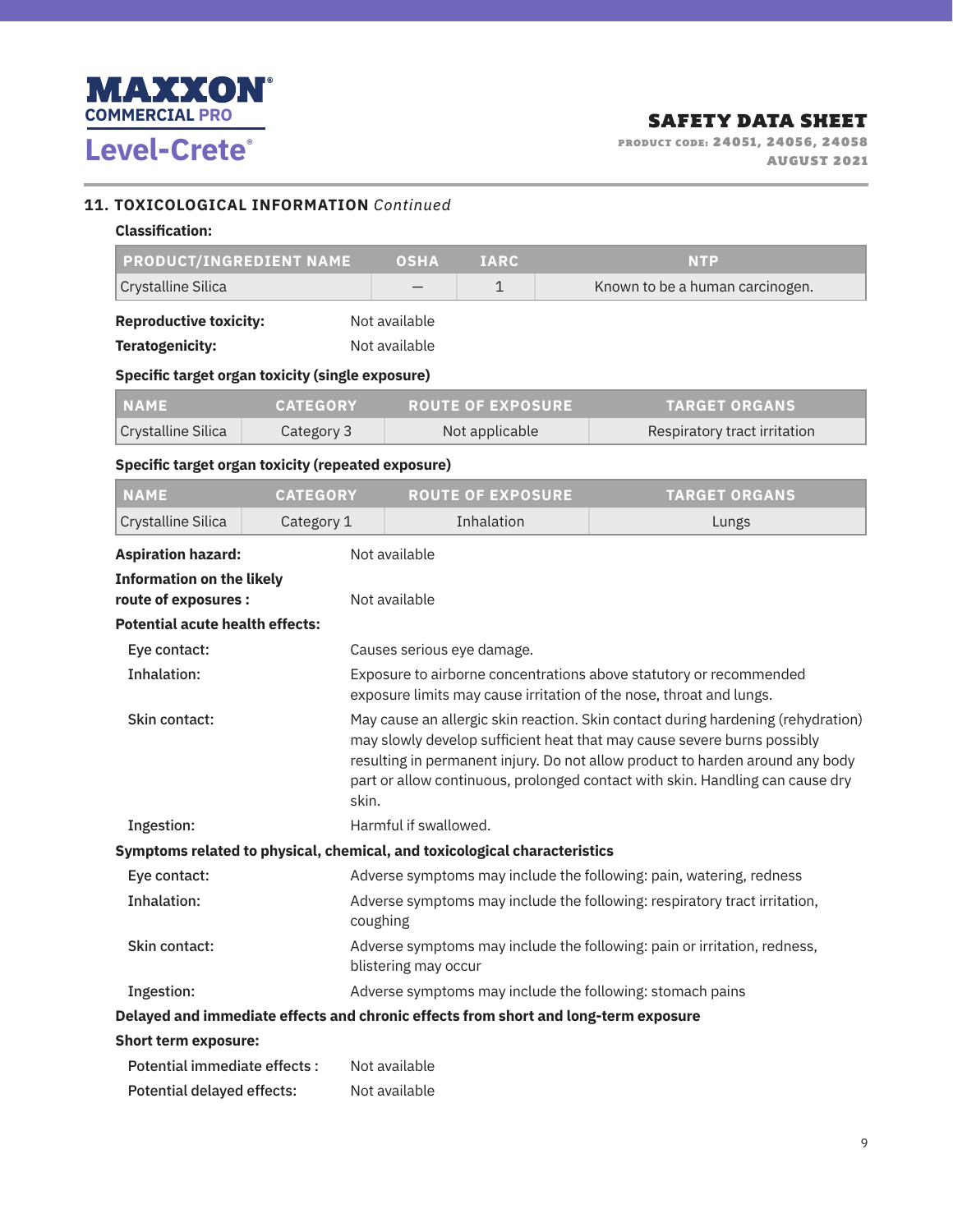

**PRODUCT CODE: 24051, 24056, 24058 PRODUCT CODE: 24051, 24056, 24058 AUGUST 2021** 

## **11. TOXICOLOGICAL INFORMATION** *Continued*

| Long term exposure                              |                                                                                                                                                                                                                                                                                                                                                                                                                                                                                                                                                                                                                           |  |  |
|-------------------------------------------------|---------------------------------------------------------------------------------------------------------------------------------------------------------------------------------------------------------------------------------------------------------------------------------------------------------------------------------------------------------------------------------------------------------------------------------------------------------------------------------------------------------------------------------------------------------------------------------------------------------------------------|--|--|
| Potential immediate effects :                   | Not available                                                                                                                                                                                                                                                                                                                                                                                                                                                                                                                                                                                                             |  |  |
| Potential delayed effects :                     | Not available                                                                                                                                                                                                                                                                                                                                                                                                                                                                                                                                                                                                             |  |  |
| Potential chronic health effects: Not available |                                                                                                                                                                                                                                                                                                                                                                                                                                                                                                                                                                                                                           |  |  |
| General:                                        | Causes damage to organs through prolonged or repeated exposure. Repeated<br>or prolonged inhalation of dust may lead to chronic respiratory irritation. Once<br>sensitized, a severe allergic reaction may occur when subsequently exposed to<br>very low levels.                                                                                                                                                                                                                                                                                                                                                         |  |  |
| <b>Carcinogenicity:</b>                         | Exposure to respirable crystalline silica in the form of quartz or cristobalite<br>from occupational sources are listed by IARC and NTP as a lung carcinogen.<br>Prolonged exposure to respirable crystalline silica has been known to cause<br>silicosis, a lung disease, which may be disabling. While there may be a factor of<br>individual susceptibility to a given exposure to a respirable silica dust, the risk<br>of contracting silicosis and the severity of the disease is clearly related to the<br>amount of respirable crystalline silica exposure and the length of time (usually<br>years) of exposure. |  |  |
| <b>Mutagenicity:</b>                            | No known significant effects or critical hazards.                                                                                                                                                                                                                                                                                                                                                                                                                                                                                                                                                                         |  |  |
| <b>Teratogenicity:</b>                          | No known significant effects or critical hazards.                                                                                                                                                                                                                                                                                                                                                                                                                                                                                                                                                                         |  |  |
| <b>Developmental effects:</b>                   | No known significant effects or critical hazards.                                                                                                                                                                                                                                                                                                                                                                                                                                                                                                                                                                         |  |  |
| <b>Fertility effects:</b>                       | No known significant effects or critical hazards.                                                                                                                                                                                                                                                                                                                                                                                                                                                                                                                                                                         |  |  |
|                                                 | <b>ROUTE</b><br><b>ARE VALUE</b>                                                                                                                                                                                                                                                                                                                                                                                                                                                                                                                                                                                          |  |  |

| <b>ROUTE</b> | <b>ARE VALUE</b> |
|--------------|------------------|
| Oral         | 1872.4 mg/kg     |

## **12. ECOLOGICAL INFORMATION**

#### **Toxicity:**

| <b>PRODUCT/</b><br><b>INGREDIENT NAME</b> | <b>RESULTS</b>                     | <b>SPECIES</b>                       | <b>EXPOSURE</b> |
|-------------------------------------------|------------------------------------|--------------------------------------|-----------------|
| Crystalline Silica                        | Acute LC50 10000 mg/l              | Fish                                 | 96 hours        |
|                                           | Acute LC50 45.5 mg/l Fresh water   | Crustaceans - Ceriodaphnia dubia     | 48 hours        |
| Boric Acid                                | Acute LC50 133000 µg/l Fresh water | Daphnia - Daphnia magna -<br>Neonate | 48 hours        |
|                                           | Acute LC50 75 mg/l Marine water    | Fish - Pagrus major                  | 96 hours        |
|                                           | Chronic NOEC 6000 µg/l Fresh water | Daphnia - Daphnia magna              | 21 days         |
|                                           | Chronic NOEC 2100 µg/l Fresh water | Fish - Oncorhynchus mykiss           | 87 days         |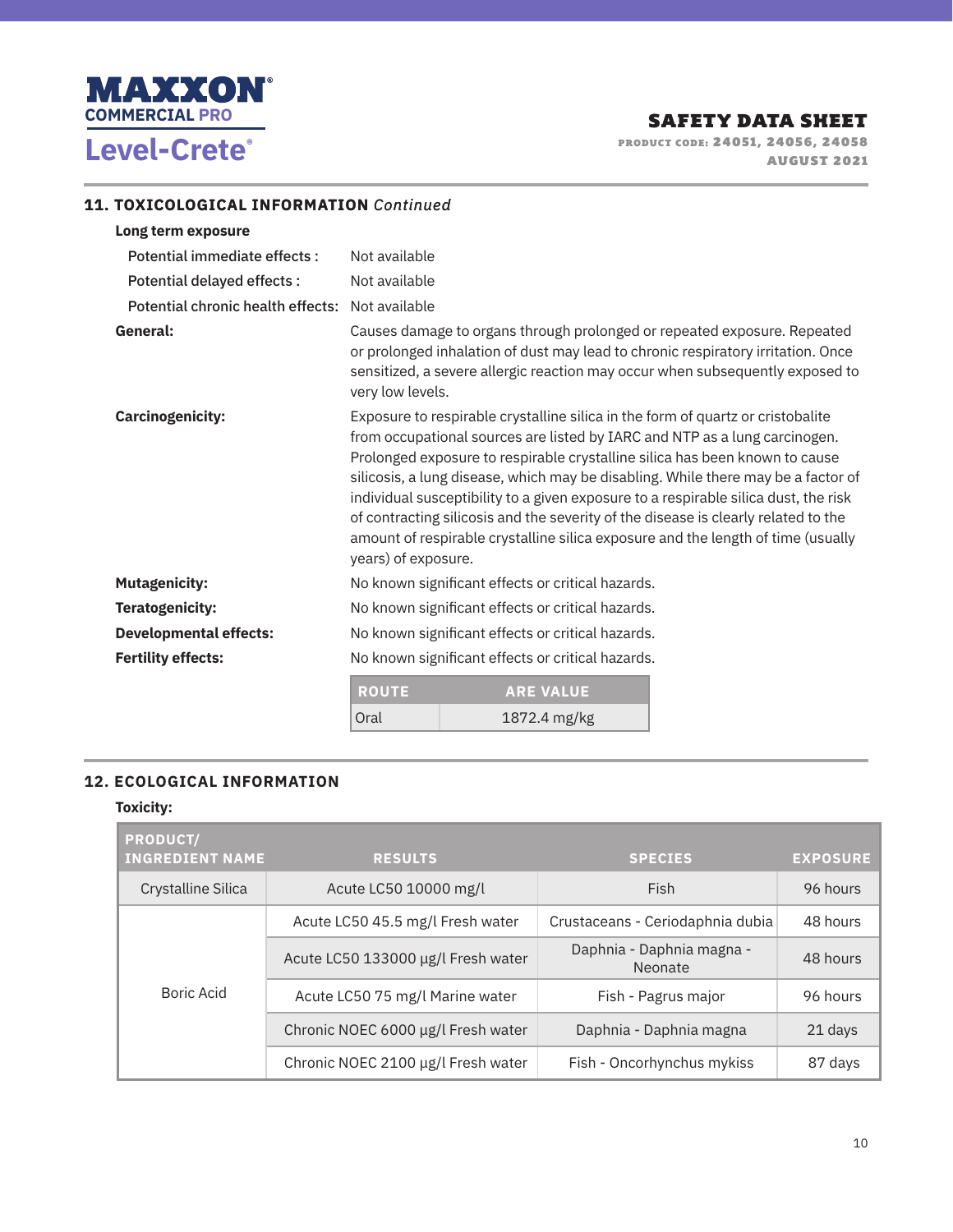

**PRODUCT CODE: 24051, 24056, 24058 PRODUCT CODE: 24051, 24056, 24058 AUGUST 2021** 

### **12. ECOLOGICAL INFORMATION**

| <b>Persistence and degradability:</b>      | Not available |            |                  |
|--------------------------------------------|---------------|------------|------------------|
| <b>Bioaccumulative potential:</b>          |               |            |                  |
| <b>PRODUCT/INGREDIENT NAME</b>             | <b>LOGPow</b> | <b>BCF</b> | <b>POTENTIAL</b> |
| Boric Acid                                 | $-1.09$       |            | Low              |
| <b>Mobility in soil:</b>                   |               |            |                  |
| Soil/water partition<br>coefficient (KOC): | Not available |            |                  |
| Other adverse effects:                     | Not available |            |                  |

### **13. DISPOSAL CONSIDERATIONS**

**Disposal methods:** The generation of waste should be avoided or minimized wherever possible. Disposal of this product, solutions and any by-products should at all times comply with the requirements of environmental protection and waste disposal legislation and any regional local authority requirements. Dispose of surplus and non-recyclable products via a licensed waste disposal contractor. Waste should not be disposed of untreated to the sewer unless fully compliant with the requirements of all authorities with jurisdiction. Waste packaging should be recycled. Incineration or landfill should only be considered when recycling is not feasible. This material and its container must be disposed of in a safe way. Care should be taken when handling emptied containers that have not been cleaned or rinsed out. Empty containers or liners may retain some product residues. Avoid dispersal of spilled material and runoff and contact with soil, waterways, drains and sewers.

### **14. TRANSPORTATION INFORMATION**

|                            | <b>DOT CLASSIFICATION</b> | <b>IMDG</b>   | <b>IATA</b>   |
|----------------------------|---------------------------|---------------|---------------|
| UN number                  | Not regulated             | Not regulated | Not regulated |
| UN proper shipping name    |                           |               |               |
| Transport hazard class(es) |                           |               |               |
| Packing group              |                           |               |               |
| Environmental hazards      | No                        | No            | No            |

#### **Additional information**

Special precautions for user: Transport within user's premises: always transport in closed containers that are upright and secure. Ensure that persons transporting the product know what to do in the event of an accident or spillage.

### **Transport in bulk according to Annex II of MARPOL and the IBC code:**

Not available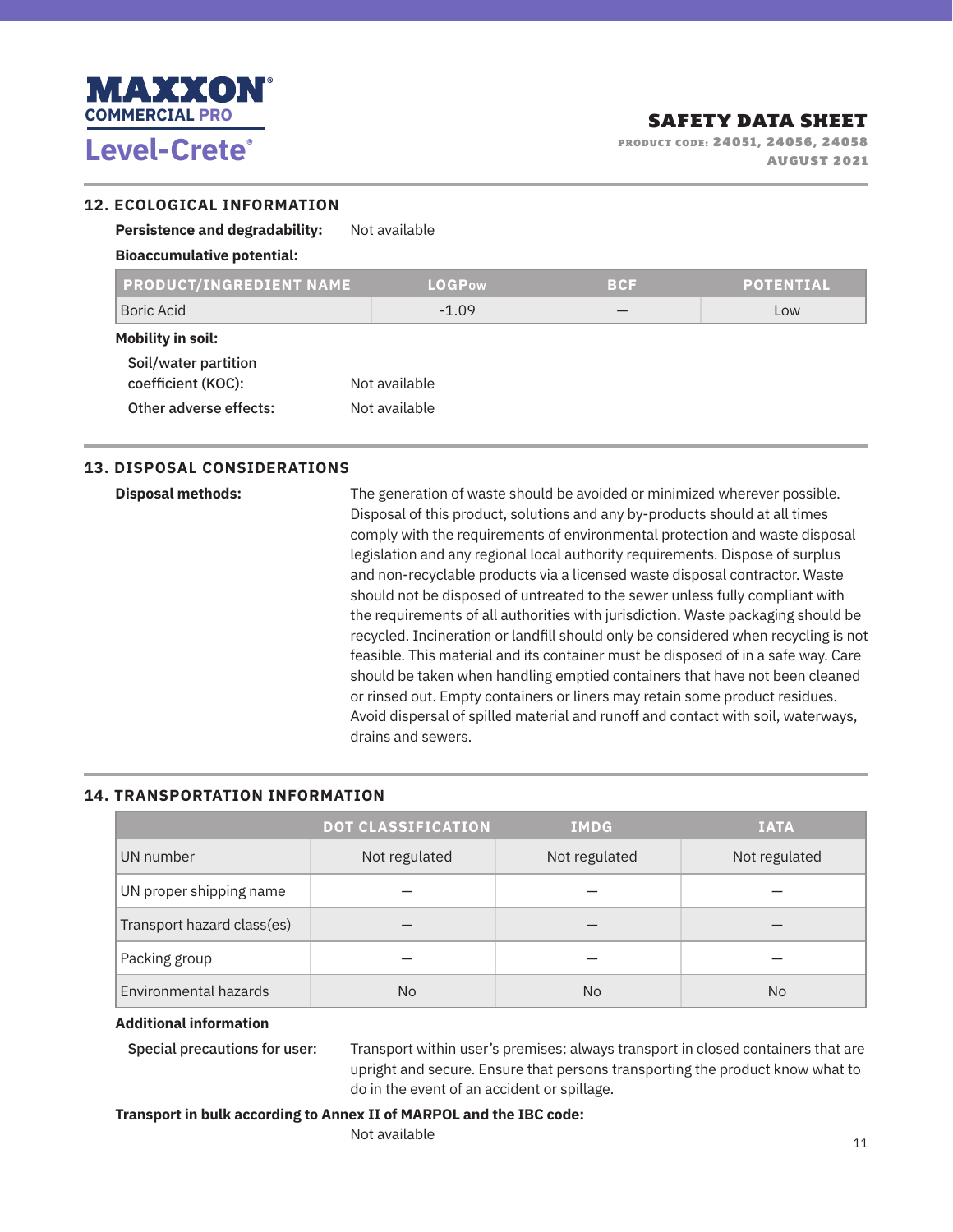

**PRODUCT CODE: 24051, 24056, 24058 PRODUCT CODE: 24051, 24056, 24058 AUGUST 2021** 

### **15. REGULATORY INFORMATION**

| <b>U.S. Federal regulations:</b>                            |                                       |  |  |  |
|-------------------------------------------------------------|---------------------------------------|--|--|--|
| TSCA 8(a) CDR Exempt/                                       |                                       |  |  |  |
| <b>Partial exemption:</b>                                   | Not determined                        |  |  |  |
| <b>United States:</b>                                       | All components are listed or exempted |  |  |  |
| <b>Clean Air Act Section 112 (b)</b>                        |                                       |  |  |  |
| Hazardous Air Pollutants (HAPs): Listed                     |                                       |  |  |  |
| <b>Clean Air Act Section</b>                                |                                       |  |  |  |
| <b>602 Class I Substances:</b>                              | Not listed.                           |  |  |  |
| <b>Clean Air Act Section 602</b>                            |                                       |  |  |  |
| <b>Class II Substances:</b>                                 | Not listed.                           |  |  |  |
| <b>DEA List I Chemicals</b>                                 |                                       |  |  |  |
| (Precursor Chemicals):                                      | Not listed                            |  |  |  |
| <b>DEA List II Chemicals</b>                                |                                       |  |  |  |
| (Essential Chemicals):                                      | Not listed                            |  |  |  |
| <b>SARA 302/304: Composition/information on ingredients</b> |                                       |  |  |  |

|                                                    | <b>Name</b>                | %     | <b>EHS</b> | (lbs) | <b>SARA 302 TPQ</b><br>(gallons) | (lbs) | <b>SARA 304 RQ</b><br>(gallons) |
|----------------------------------------------------|----------------------------|-------|------------|-------|----------------------------------|-------|---------------------------------|
|                                                    | Ethylene oxide             | < 0.1 | Yes        | 1000  |                                  | 10    |                                 |
| <b>SARA 304 RQ: 1</b>                              | 0010010 lbs / 4544544.5 kg |       |            |       |                                  |       |                                 |
| <b>SARA 311/312</b>                                |                            |       |            |       |                                  |       |                                 |
| <b>Classifications:</b>                            |                            |       |            |       |                                  |       |                                 |
| ACUTE TOXICITY (oral):                             | Category 4                 |       |            |       |                                  |       |                                 |
| SERIOUS EYE DAMAGE:                                | Category 1                 |       |            |       |                                  |       |                                 |
| SKIN SENSITIZATION:                                | Category 1                 |       |            |       |                                  |       |                                 |
| CARCINOGENICITY:                                   | Category 1A                |       |            |       |                                  |       |                                 |
| SPECIFIC TARGET ORGAN<br><b>TOXICITY (REPEATED</b> |                            |       |            |       |                                  |       |                                 |

EXPOSURE) (lungs): Category 1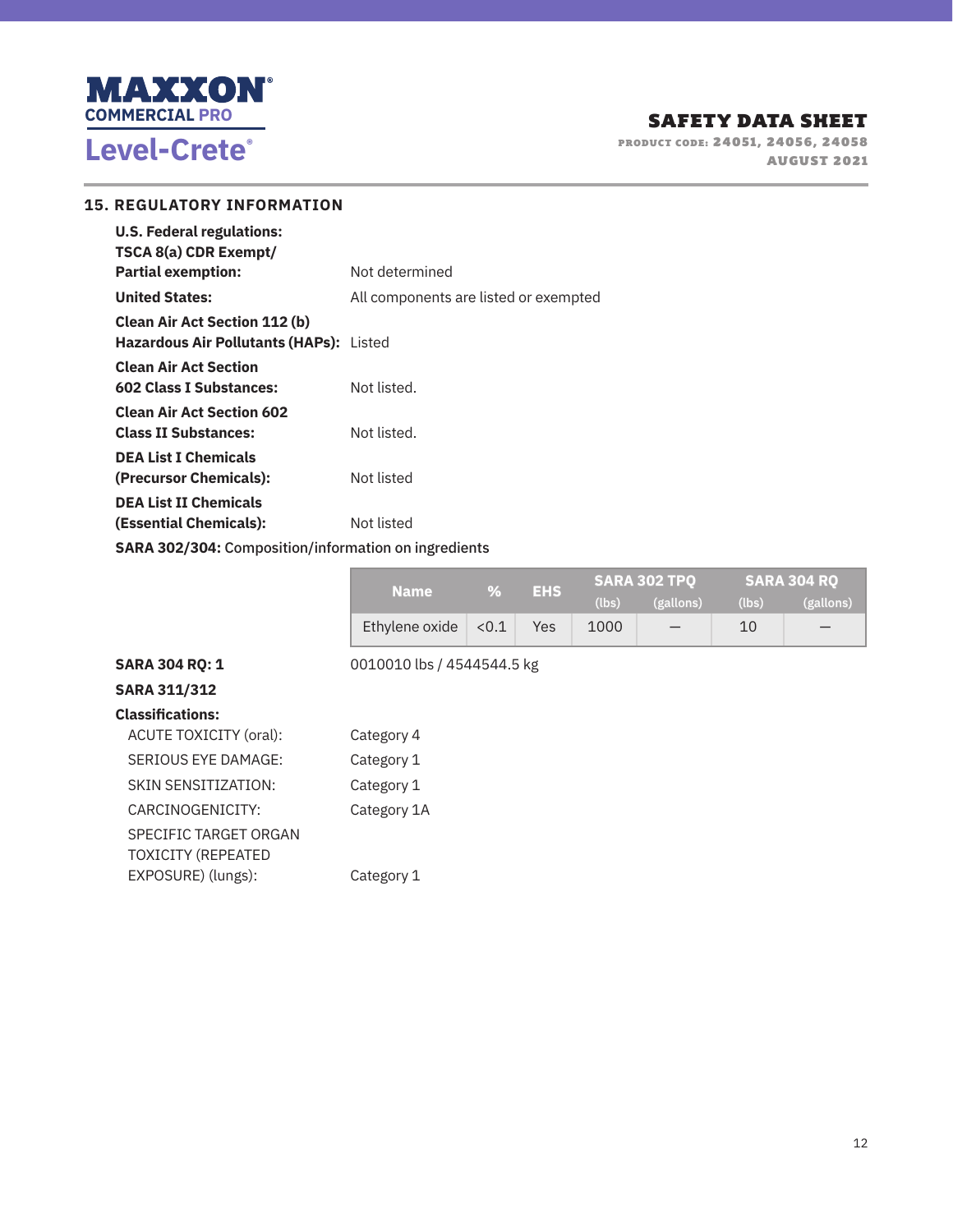

**PRODUCT CODE: 24051, 24056, 24058 PRODUCT CODE: 24051, 24056, 24058 AUGUST 2021** 

### **15. REGULATORY INFORMATION** *Continued*

## **Composition/information on ingredients:**

| <b>NAME</b>                 | %                     | <b>CLASSIFICATION</b>                              |
|-----------------------------|-----------------------|----------------------------------------------------|
| Calcium Sulfate Hemihydrate | $\geq$ 75 - $\leq$ 90 | ACUTE TOXICITY (oral) - Category 4                 |
|                             |                       | <b>EYE IRRITATION - Category 2A</b>                |
|                             |                       | <b>COMBUSTIBLE DUSTS</b>                           |
| Cement, portland, chemicals | < 10                  | <b>SKIN IRRITATION - Category 2</b>                |
|                             |                       | SERIOUS EYE DAMAGE - Category 1                    |
|                             |                       | SKIN SENSITIZATION - Category 1                    |
|                             | $\leq 5$              | <b>EYE IRRITATION - Category 2A</b>                |
|                             |                       | CARCINOGENICITY - Category 1A                      |
|                             |                       | SPECIFIC TARGET ORGAN TOXICITY (SINGLE EXPOSURE)   |
|                             |                       | (Respiratory tract irritation) - Category 3        |
| Crystalline Silica          |                       | SPECIFIC TARGET ORGAN TOXICITY (REPEATED           |
|                             |                       | EXPOSURE) - Category 1                             |
|                             |                       | SPECIFIC TARGET ORGAN TOXICITY (REPEATED           |
|                             |                       | EXPOSURE) (lungs) (inhalation) - Category          |
| <b>Boric Acid</b>           |                       | ACUTE TOXICITY (inhalation) - Category 4           |
|                             | $\leq 0.3$            | TOXIC TO REPRODUCTION (Fertility) - Category 1B    |
|                             |                       | TOXIC TO REPRODUCTION (Unborn child) - Category 1B |

### **US state regulations:**

| Massachusetts:             | The following components are listed: SILICA, CRYSTALLINE, QUARTZ;<br>PORTLAND CEMENT                                                                                                     |
|----------------------------|------------------------------------------------------------------------------------------------------------------------------------------------------------------------------------------|
| New York:                  | None of the components are listed.                                                                                                                                                       |
| New Jersey:                | The following components are listed: SILICA, QUARTZ; QUARTZ (SiO2);<br>SILICATE, PORTLAND CEMENT; CEMENT, PORTLAND, CHEMICALS                                                            |
| Pennsylvania:              | The following components are listed: QUARTZ DUST; QUARTZ; CEMENT,<br>PORTLAND, CHEMICALS                                                                                                 |
| California Proposition 65: | <b>WARNING:</b> This product can expose you to Silica, crystalline, which is known<br>to the State of California to cause cancer. For more information go to www.<br>P65Warnings.ca.gov. |

| <b>PRODUCT/INGREDIENT NAME</b> | ' NO SIGNIFICANT<br><b>RISK LEVEL</b> | <b>MAXIMUM ACCEPTABLE</b><br><b>DOSAGE LEVEL</b> |
|--------------------------------|---------------------------------------|--------------------------------------------------|
| Silica, crystalline            |                                       |                                                  |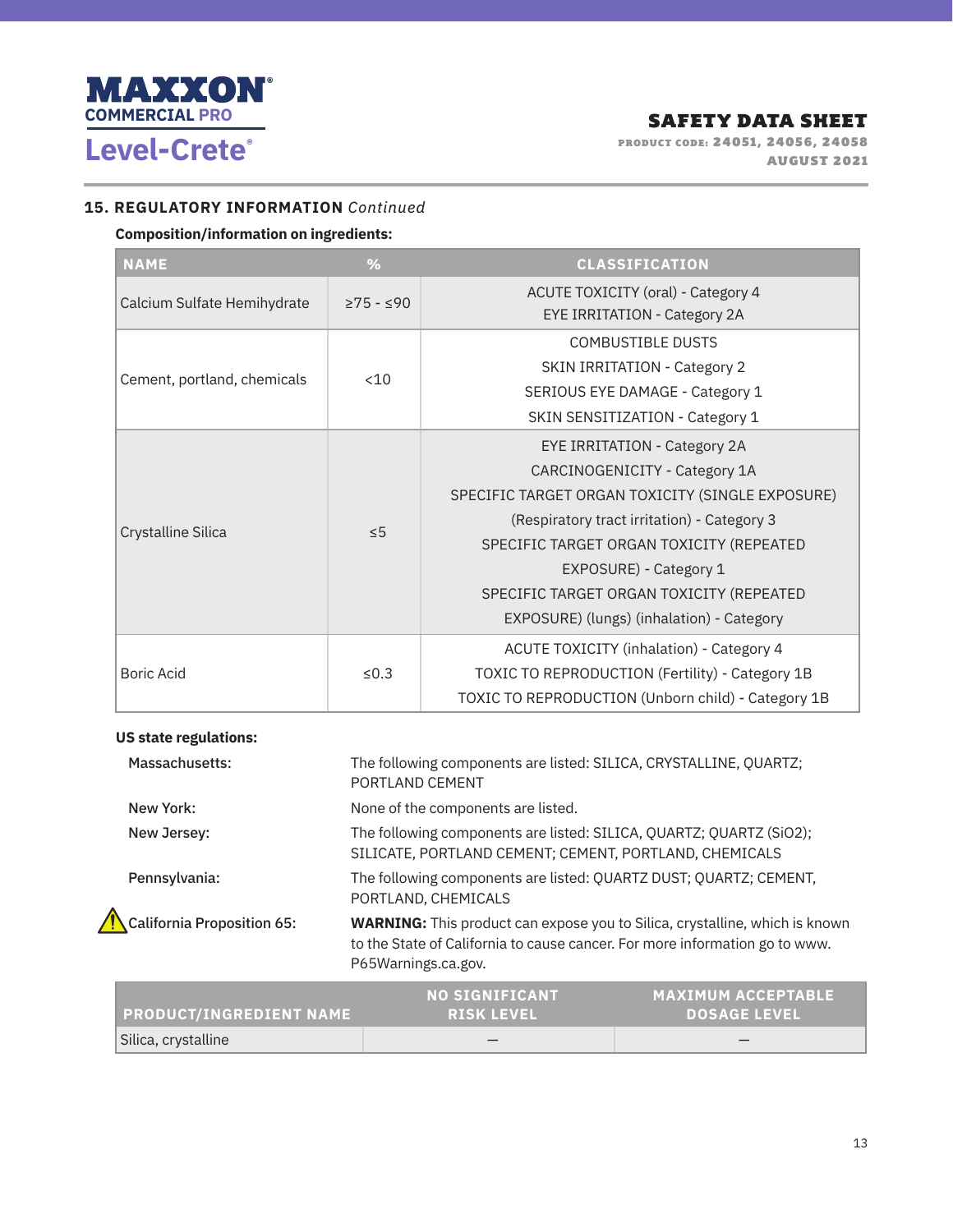

**PRODUCT CODE: 24051, 24056, 24058 PRODUCT CODE: 24051, 24056, 24058 AUGUST 2021** 

#### **15. REGULATORY INFORMATION** *Continued*

| <b>Inventory List:</b>    |                                        |
|---------------------------|----------------------------------------|
| Australia:                | Not determined                         |
| Canada:                   | All components are listed or exempted  |
| China:                    | Not determined                         |
| Europe:                   | Not determined                         |
| Japan:                    | Japan inventory (ENCS): Not determined |
|                           | Japan inventory (ISHL): Not determined |
| Malaysia:                 | Not determined                         |
| New Zealand:              | Not determined                         |
| Philippines:              | Not determined                         |
| <b>Republic of Korea:</b> | Not determined                         |
| Taiwan:                   | Not determined                         |
| Thailand:                 | Not determined                         |
| Turkey:                   | Not determined                         |
| Viet Nam:                 | Not determined                         |

### **16. OTHER INFORMATION**

| Health:          | 3                                                                                                                                                                                                                                                                                                                                                                                                                                                                                                                                                                                                                                                                                                                                                                                     |
|------------------|---------------------------------------------------------------------------------------------------------------------------------------------------------------------------------------------------------------------------------------------------------------------------------------------------------------------------------------------------------------------------------------------------------------------------------------------------------------------------------------------------------------------------------------------------------------------------------------------------------------------------------------------------------------------------------------------------------------------------------------------------------------------------------------|
| Flammability:    | $\Omega$<br>1                                                                                                                                                                                                                                                                                                                                                                                                                                                                                                                                                                                                                                                                                                                                                                         |
| Physical hazard: |                                                                                                                                                                                                                                                                                                                                                                                                                                                                                                                                                                                                                                                                                                                                                                                       |
| <b>Caution:</b>  | HMIS <sup>®</sup> ratings are based on a 0-4 rating scale, with 0 representing minimal<br>hazards or risks, and 4 representing significant hazards or risks. Although<br>HMIS <sup>®</sup> ratings and the associated label are not required on SDSs or products<br>leaving a facility under 29 CFR 1910.1200, the preparer may choose to provide<br>them. HMIS <sup>®</sup> ratings are to be used with a fully implemented HMIS® program.<br>HMIS <sup>®</sup> is a registered trademark and service mark of the American Coatings<br>Association, Inc. The customer is responsible for determining the PPE code for<br>this material. For more information on HMIS <sup>®</sup> Personal Protective Equipment<br>(PPE) codes, consult the HMIS <sup>®</sup> Implementation Manual. |



Reprinted with permission from NFPA 704-2001, Identification of the Hazards of Materials for Emergency Response Copyright ©1997, National Fire Protection Association, Quincy, MA 02269. This reprinted material is not the complete and official position of the National Fire Protection Association, on the referenced subject which is represented only by the standard in its entirety. Copyright ©2001, National Fire Protection Association, Quincy, MA 02269. This warning system is intended to be interpreted and applied only by properly trained individuals to identify fire, health and reactivity hazards of chemicals. The user is referred to certain limited number of chemicals with recommended classifications in NFPA 49 and NFPA 325, which would be used as a guideline only. Whether the chemicals are classified by NFPA or not, anyone using the 704 systems to classify chemicals does so at their own risk.